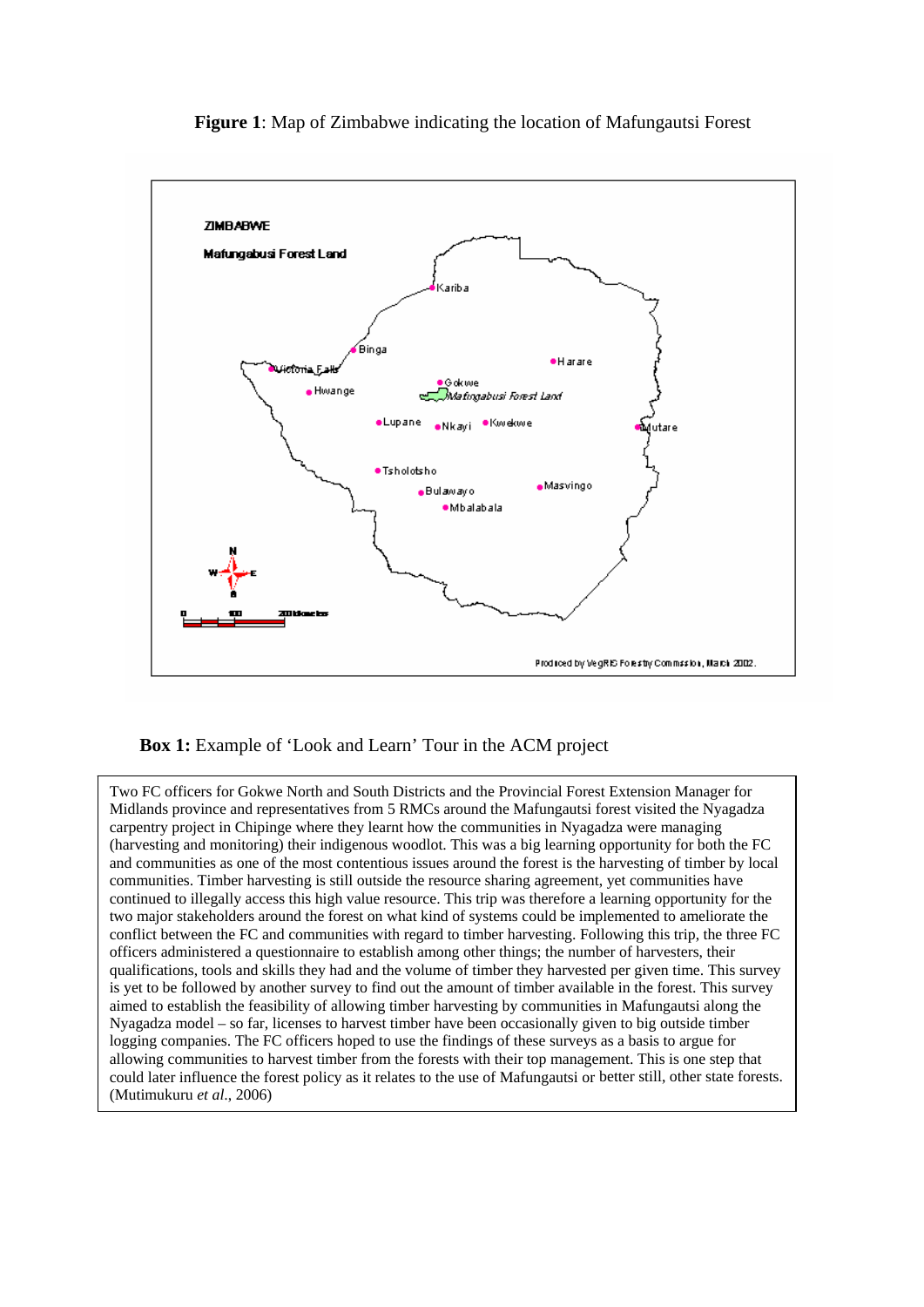## **Box 2**: Example of participation in the management of firewood collection

In trying to regulate and generate information on firewood collection, the Batanai RMC came up with a new mechanism where ordinary exercise books were stamped to make receipts. These receipts were given to people strategically located along the forest boundary so that they could levy Zim\$500 to all firewood collectors who collect firewood on days outside the designated fire wood collection days. The people issuing out firewood receipts included kraalheads and RMC members. This initiative was primarily meant to regulate firewood collection, and to a lesser extend, serve as a cash generation project. The inclusion of traditional leaders (for instance the village heads) in the firewood collection monitoring was a commendable development as they had complained of being left out of the resource sharing programme

## **Box 3**: Example of renewed accountability of the RMCs and conflict resolution

Because of the serious problems they faced in their RMCs related to unequal distribution of the broom grass resource, the Gababe RMC members took the lead in developing a system that would ensure equitable distribution of the resource. The new system involved dividing the grass vlei into a number of small plots so that many people could have access to the good and better grass, unlike previously when only a few could access it. The new system worked well in reducing conflicts over access to some parts of the forest. This initiative also provided an opportunity for closer collaboration between the RMC and the user group, for the first time the RMC was able to respond to concerns coming from the users. Previously the RMC showed very little concern for issues raised by users. The RMC was only concerned with issuing out permits, and responding to demands from the FC.

#### **Box 4**: Example of communities demanding accountability.

Cases of funds embezzlement by RMC members have been reported in a number of RMC's around the forest. Local politicians are said to have tried to access RMC funds hoping to use the money to fund political activities. At Batanai RMC, committee members were threatened with physical harm or expulsion from the RMC if they did not hand over the money to the local ward councilor. But now knowing that RMC money is public money which cannot be used without the approval of the community, the RMC members from the RMC remained resolute and refused to hand over the money to the ward councilor, who wanted to use the money to sponsor a ruling party function that was scheduled to take place in their area. The RMC members insisted that it was important for them to organize a meeting with community members to find out if they wanted their money to be used in this way or not.